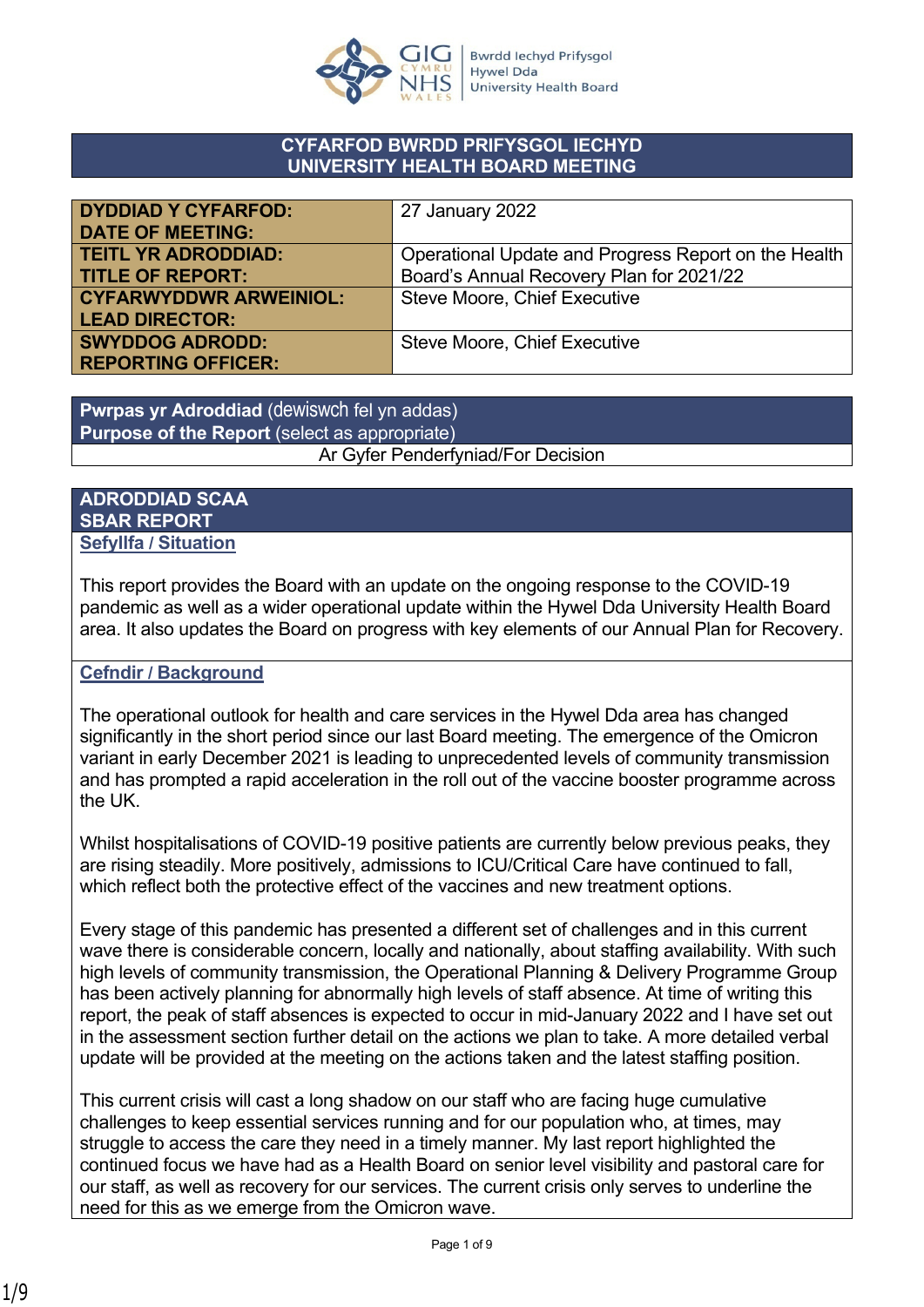However, the emerging data for Omicron is pointing increasingly strongly to lower hospitalisation risk, shorter length of stay and reduced risk of death (although the data in relation to the latter are limited due to the time lag and recent emergence of this variant). Studies are consistently demonstrating that vaccines remain the strongest defence, with the most recent ones indicating that the individual risk of hospitalisation after 3 doses is more than 80% lower than for an unvaccinated individual. This serves to underline the importance of encouraging everyone who is eligible to take up an offer of the vaccine. With more than 800,000 now delivered to our population – including over 200,000 boosters/ $3<sup>rd</sup>$  doses, our vaccination teams have been playing a vital part in protecting both the health of our local population and the delivery of essential front line services.

Despite the pressure in the system, progress with our Recovery Plan for 2021/22 continues wherever we have the capacity to do so. Our aim to develop a Programme Business Case for the 'A Healthier Mid & West Wales' Strategy is one of the most significant milestones we have reached since the last meeting and is the subject of a separate agenda item. I have set out below highlights of other milestones we have reached, although the Board will be aware that detailed updates continue to be reviewed and scrutinised at the appropriate Board committees.

## **Asesiad / Assessment**

Since our last meeting, infection rates have increased to levels not seen since the start of this pandemic in early 2020. This is driven by the emergence in late 2021 of the Omicron variant of concern, now the dominant strain across the  $UK - a$  variant that is significantly more transmissible than the variant it displaces – Delta – and has the ability to infect previously vaccinated or infected individuals. These characteristics, coupled with less stringent restrictions on individual freedoms than were in place last winter, are driving a very large wave of infections.

The table below shows the rate per 100,000 population and positivity rate (the proportion of those tested who receive a positive result) for each county compared to that set out in the November 2021 Board update.

| County                 | <b>Previous</b><br>update $-7$<br>days to 5th<br><b>Nov 2021 (rate</b><br>per 100k) | Latest update<br>$-7$ days to $2nd$<br><b>Jan 2022 (rate</b><br>per 100k) | <b>Previous</b><br>update $-7$<br>days to 5th<br><b>Nov 2021</b><br>(positivity<br>rate) | Latest update<br>$-7$ days to 2 <sup>nd</sup><br><b>Jan 2022</b><br>(positivity<br>rate) |
|------------------------|-------------------------------------------------------------------------------------|---------------------------------------------------------------------------|------------------------------------------------------------------------------------------|------------------------------------------------------------------------------------------|
| <b>Carmarthenshire</b> | 473.8                                                                               | 2029.4                                                                    | 17.8%                                                                                    | 47.2%                                                                                    |
| Ceredigion             | 418.2                                                                               | 1807.6                                                                    | 17.0%                                                                                    | 48.5%                                                                                    |
| <b>Pembrokeshire</b>   | 506.3                                                                               | 1724.5                                                                    | 17.8%                                                                                    | 45.9%                                                                                    |
| <b>Hywel Dda</b>       | 473.8                                                                               | 1888.8                                                                    | 18.4%                                                                                    | 47.0%                                                                                    |

At time of writing, Hywel Dda had the second lowest level of infections in Wales, which gives a sense of the remarkable scale and speed of the increases being seen. Rates are rising fastest in the 26 – 59 year olds, which stand at 2751.8 per 100,000 but they are now increasing in every age group. This is a cause for concern, as older people have generally been at higher risk of hospitalisation throughout the pandemic. The rate for 60s and over is currently 800.0 per 100,000.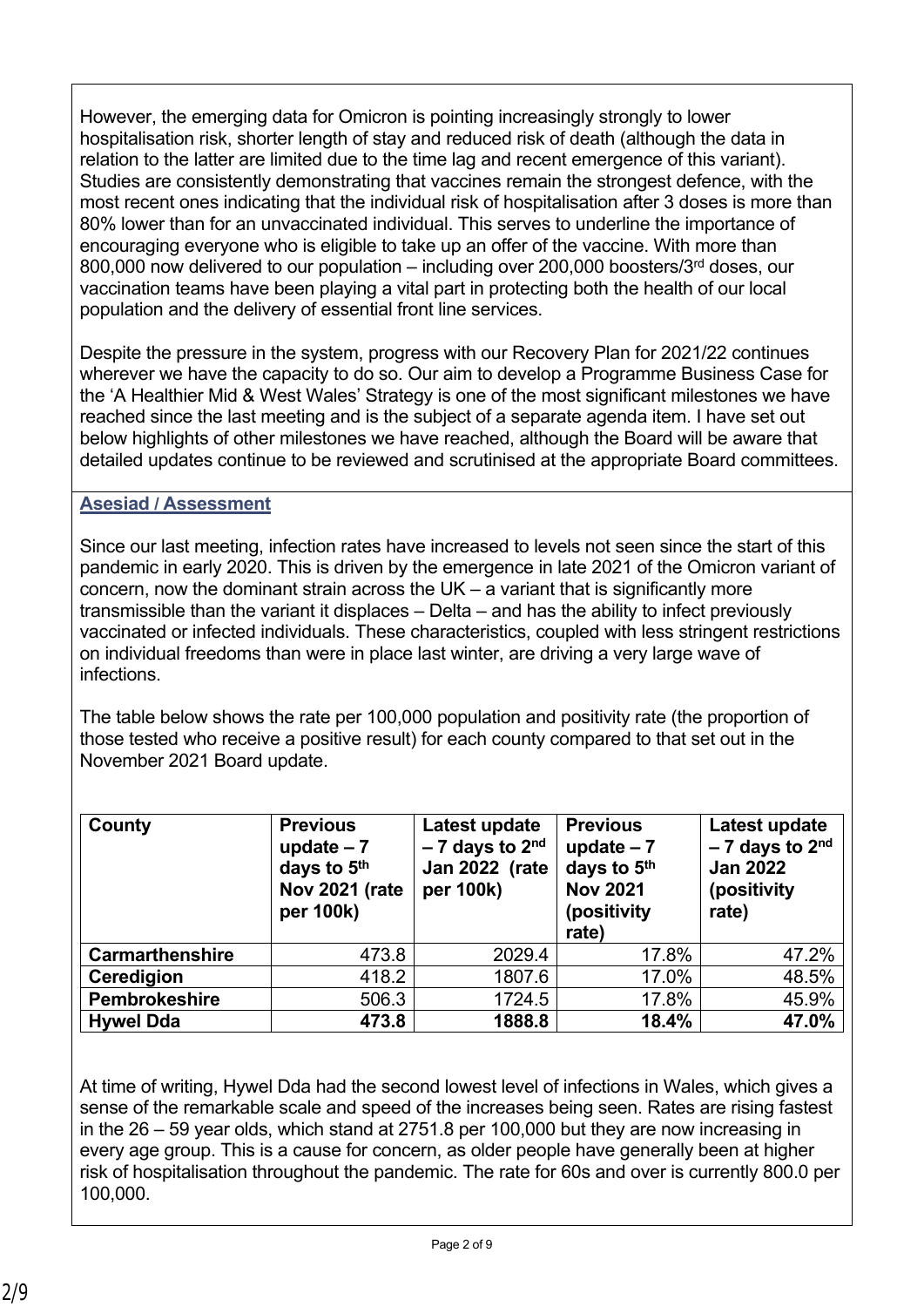As infections rise, the risk of outbreaks in hospitals and closure of care homes to admission also rise. At time of writing, there are 6 active outbreaks and 1 outbreak that has been closed. All are being managed by our Outbreak Control Teams (OCTs) and in accordance with our policies and procedures. The Director of Nursing and Director of Primary Care, Community and Long Term Care will provide verbal updates on the latest position at the Board Meeting.

# **Vaccination Programme Update**

Following the extensions to the Vaccine Programme agreed by the Joint Committee on Vaccinations and Immunisations (JCVI), our vaccination team has delivered a rapid acceleration in our local vaccination programme. I am pleased to report that, as a result, we were able to meet the revised milestones announced by Welsh Government in December 2021 to ensure all eligible people in our local population were offered a booster jab by 31<sup>st</sup> December 2021. I am grateful to our colleagues in primary care – general practice and community pharmacy – who stepped forward to support and enhance the work of our Mass Vaccination Centres to ensure this success.

The Vaccination Programme continues across the Hywel Dda area and we will continue to ensure that no-one is left behind. At time of writing our local position was:

|                              | <b>Total</b><br><b>Administered</b> | % of total<br>population | % of eligible<br>population | $%$ of $2nd$ dosed<br>who have now<br>had a booster |
|------------------------------|-------------------------------------|--------------------------|-----------------------------|-----------------------------------------------------|
| 1st                          | 310,855                             | 79.1%                    | 85.9%                       |                                                     |
| 2 <sub>nd</sub>              | 290,823                             | 74.0%                    | 80.4%                       |                                                     |
| 3 <sup>rd</sup> and Boosters | 205,829                             | 52.4%                    | 59.5%                       | 70.8%                                               |
| <b>Total</b>                 | 807,507                             |                          |                             |                                                     |

Note: since the last meeting, the JCVI extended the booster programme to include everyone over the age of 18 (plus specific categories of the 16-17 year old population) – 345,595 people in Hywel Dda.

As a measure of the acceleration of the programme, our teams, supported by primary care, have administered almost 150,000 vaccinations since my last report.

The Director of Therapies and Health Science will be able to provide the latest position at the meeting

# **Operational Update**

Our operational position remains extremely challenged, although unscheduled care demand has been largely within the planning parameters expected for the winter period. With additional capacity secured in Llys-y-Bryn, Amman Valley Hospital and through block purchasing, physical space is likely to be sufficient based on Reasonable Worst Case (RWC) modelling.

However, a more significant concern at time of writing is availability of staffing. Currently sickness absence rates remain at approximately 8% overall – high by historical standards but similar to those we have experienced in Quarter 3. The concern is that with such high levels of community transmission, there is a strong possibility that this position will deteriorate quickly. There are already some anecdotal reports of community based teams experiencing very high levels of sickness not yet captured in the Electronic Staff Record system.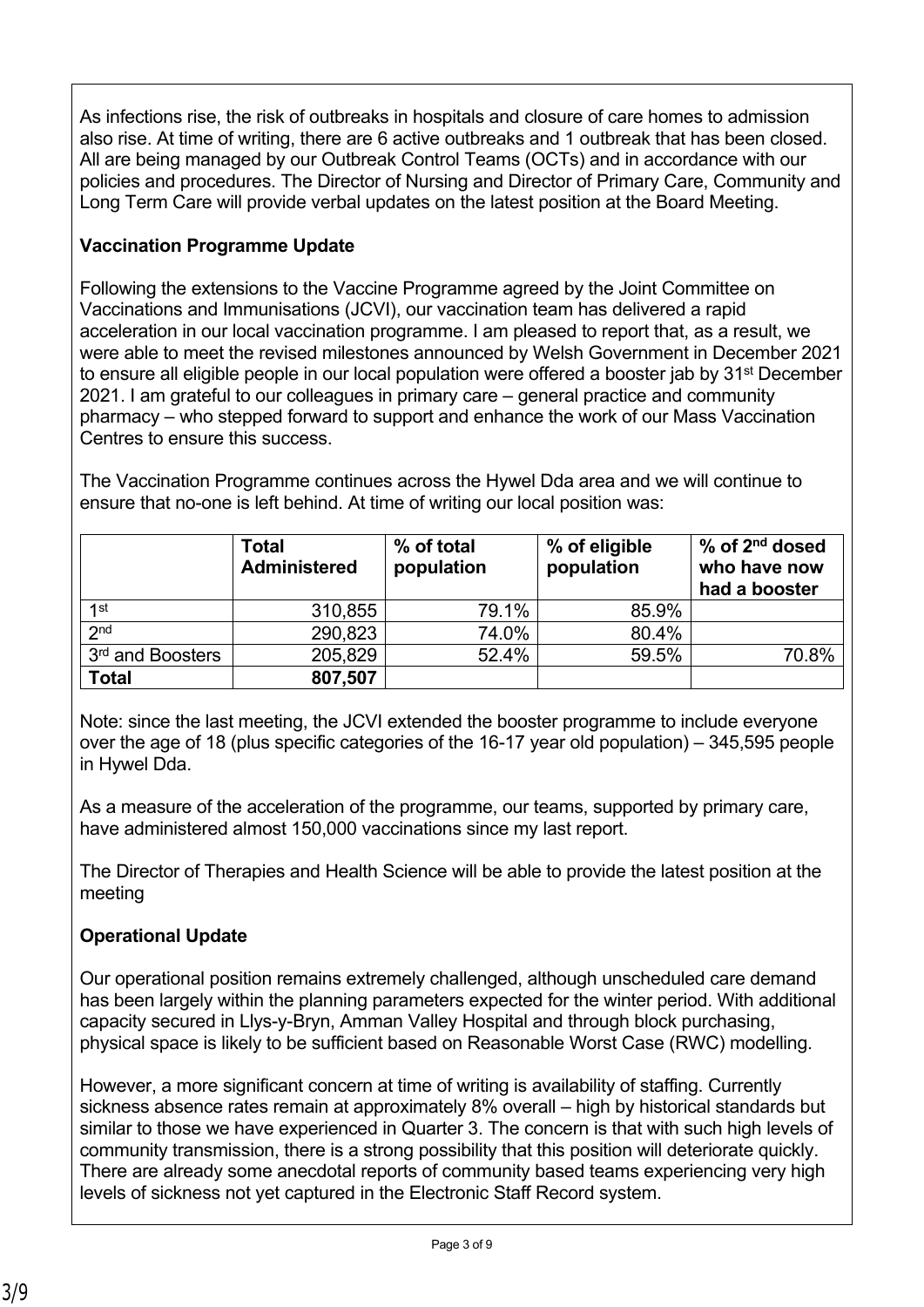The Operational Planning & Delivery Programme Group has, therefore, focussed its attention on planning for a total absence rate of up to 30% in the coming weeks. This figure is based on a combination of "normal" sickness levels (c5%), COVID-19 induced sickness/self-isolation (c15%) and the Health Board's current vacancy rate (c10%). Whilst there are reasons to believe that this is a pessimistic forecast it will be useful to 'stress-test' our plans and ensure actions are taken early enough to safeguard, as far as possible, all essential services.

At time of writing, the following actions were being explored or pursued:

- The Workforce team has been deployed into local sites to collect real-time sickness absence data at regular points throughout the day. A workforce central desk is also being scoped to collate an organisational overview at regular points each day. This will allow for real-time decision making by site teams and the Operational Planning & Delivery Programme Group;
- All escalation plans were, at time of writing, being reviewed;
- A decision to stand down all remaining routine planned work (with some exceptions) from Monday 10<sup>th</sup> January 2022 has been made by the Operational Planning & Delivery Programme Group. This decision is consistent with the current Gold Command Requirement to use the NHS Wales Choices Framework to manage peaks in COVID and other unscheduled care demand. Doing this in advance of a potentially serious staffing challenge will allow for 24-48 hours of planning and communication with staff;
- All urgent cancer services (with some limited exceptions) will be centralised onto the Prince Philip Hospital (PPH) site to protect, as far as possible, this potentially life-saving intervention from disruption;
- The Operational Planning & Delivery Programme Group has increased its meeting frequency to at least twice weekly (likely to be three times on a needs basis);
- Rapid dissemination of an Internal and External Communications Plan, including local political representatives and the Community Health Council (CHC).

These actions will be kept under constant review and are hoped to be short lived. The Board should note that, if these measures prove insufficient, the Gold Command Group will be convened to consider carefully whether some essential services may also need to be curtailed. Should this occur, it is likely that we would declare a Business Continuity Incident through the appropriate governance route.

As previously mentioned, the number of COVID-19 patients in our beds continues to rise and is adding to the complexity of operational delivery. At time of writing there were 101 COVID patients (including 15 suspected) in our beds, 6 of which are in Critical Care. These numbers continue to be far lower than would be expected given the infection rates in our communities but are likely to continue their upward trajectory.

This is proving to be a fast moving, dynamic situation. As such, the Director of Operations and Director of Primary Care, Community and Long Term Care will provide the latest position at the meeting.

## **Gold Command Group**

Gold Command Group decisions as follows:

**7 th December 2021** – Enhancement Payment Rates - Gold Command Group supported the decision to extend the local enhanced pay rate scheme until 3rd January 2022.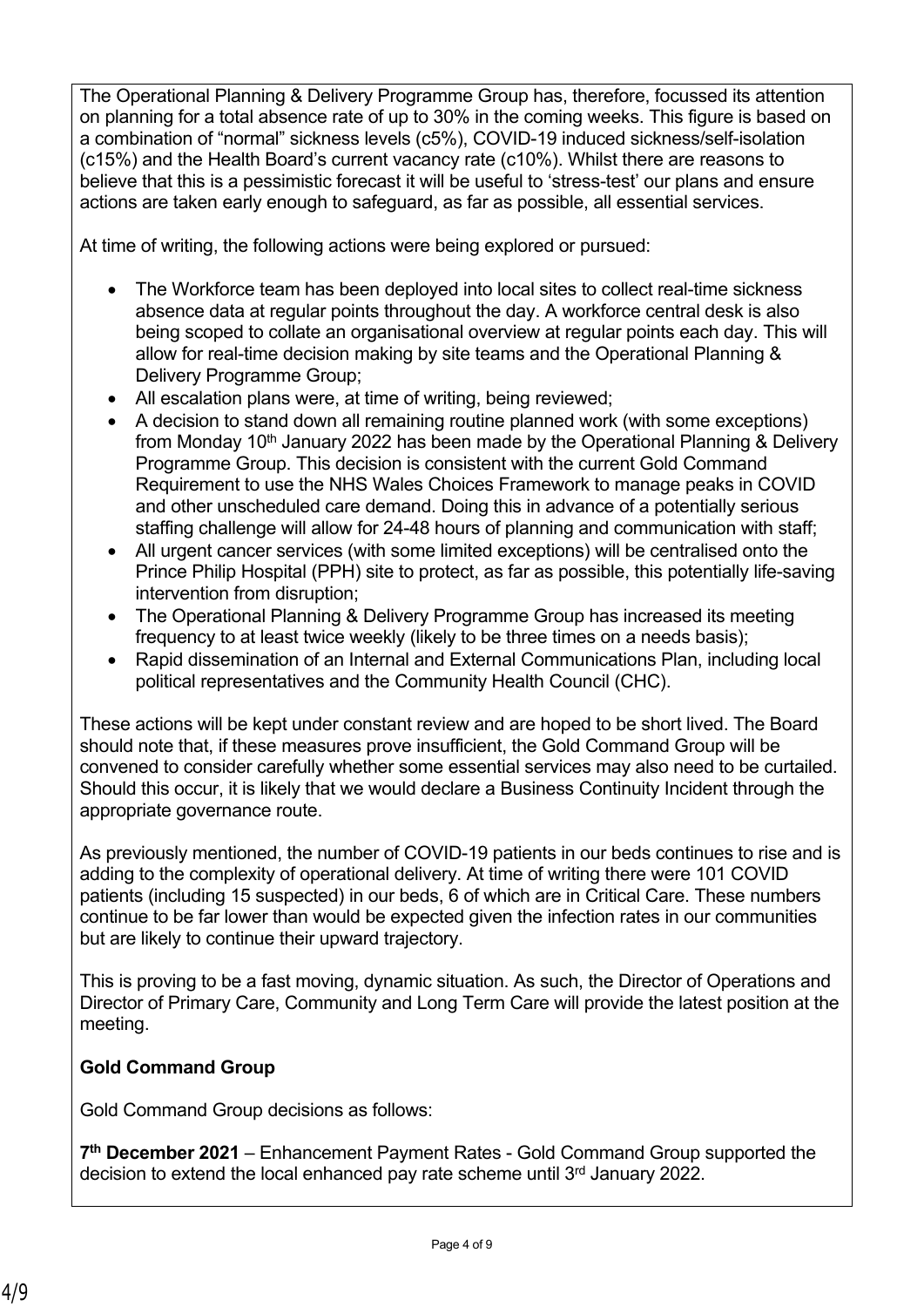**15th December 2021** – Vaccination Service Recruitment Process - Gold Command Group supported the proposed risk assessment approach to on-boarding for the registrant, administrator and volunteer roles within the Vaccination Service to be undertaken at pace.

**15th December 2021** – Risk Assessment for Infection, Prevention & Control (IPC) - Gold Command Group supported the following:

- All staff working within 'Red' pathways/areas must be fit tested/checked before 22<sup>nd</sup> December 2021. This will include respiratory wards and Accident & Emergency (A&E).
- Where staff are unable to wear a disposable FFP3, an alternative must be sourced and fit tested.
- Staff in these areas will move from FRSM to FFP3 on 22<sup>nd</sup> December 2021, not only for aerosol generating procedures (AGPs), but on a sessional basis.
- In light of the forthcoming Bank Holidays, a clear decision is needed on when any agreed change is implemented and/or what would trigger the change as outlined above.
- All wards that declare an outbreak should move staff to use of FFP3 for the duration of the outbreak and then step back down when the outbreak is closed. This means that the process of updating fit testing requirements in all relevant wards/departments should also start 15<sup>th</sup> December 2021.
- The change in policy will be kept under review on a weekly basis.
- Any change in PPE outside of the areas highlighted above must be considered following a local risk assessment in collaboration with the IPC team and with their approval.
- To date there has been no groundswell of demand from staff for increased use of FFP3 masks, however the Director of Nursing will seek further views/feedback via senior nurses.
- The current guidelines advise against the use of FFP2 as an alternative to FFP3 unless as part of a contingency plan. This will be kept under review with the potential for use as an increase in protection over and above a FRSM (not as a substitute for FFP3) and in line with any further guidance/changes in national policy.

*Post Meeting Note* – An additionality/amendment to the recommendations presented to Gold Command on 15<sup>th</sup> December 2021 has been approved via Chair's Action (20<sup>th</sup> December 2021) - The Risk Assessment for Infection, Prevention & Control (IP&C) SBAR presented to the meeting has been re-visited by the Director of Nursing in light of feedback from operational leads and the outcome of the PPE cell meeting held on 17<sup>th</sup> December 2021. It was agreed to 'ready' areas for a switch of masks pending local risk assessment and expert IP&C advice. As discussed at Gold Command on 15<sup>th</sup> December 2021, fit testing is being undertaken in readiness, therefore there is no change to this instruction. Additional/amended recommendations are as follows:

- Staff will remain in FRSM until the risk assessment indicates a change is required. Any change in PPE must be considered following a local risk assessment in collaboration with the IPC team and with their approval. This approach will ensure that the appropriate hierarchy of control are in place and the most appropriate mask for the environment and care required is identified. Any decision to switch to FFP3 masks will be considered on a case by case basis initially and/or, as indicated. GOLD is asked to confirm that the Executive Director of Nursing is instructed to determine the wider move to FFP3, through the expert advice of the IP&C team, without additional recourse to a further GOLD instruction.
- All wards that declare an outbreak: The OCT should consider moving to use of FFP3 for the duration of the outbreak if, following an assessment of the hierarchy of controls indicates that the number of positive cases necessitates the change. This decision will be reviewed when the outbreak is closed. This means that the process of updating fit testing requirements in all relevant wards/departments should start this week (w/c 20/12/21). (This is a new requirement from current practice).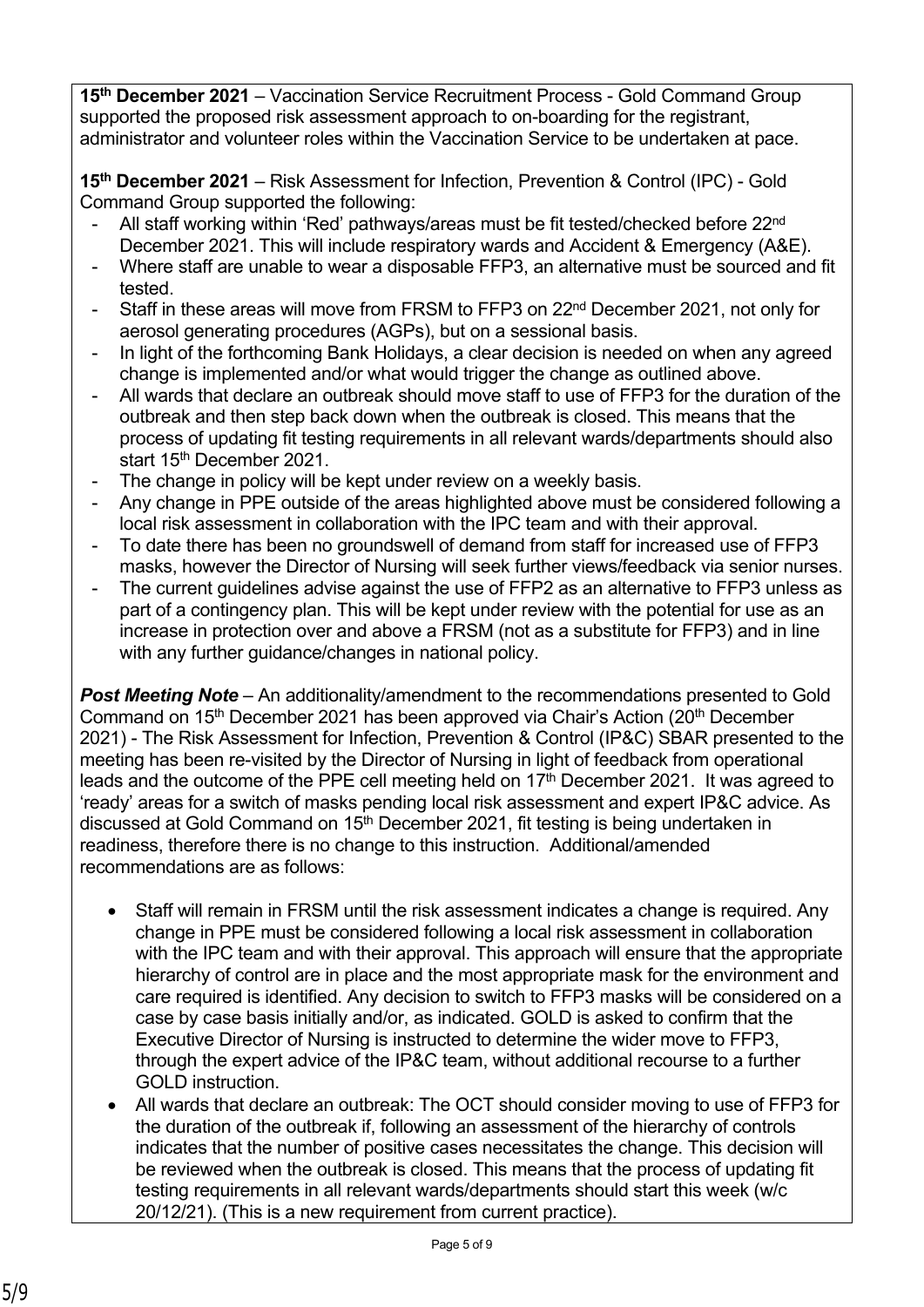- Triggering the change in PPE need not be triggered on all 4 sites simultaneously but in response to local circumstances and local risk assessment
- A similar process will need to be agreed; on a risk assessment basis; for stepping down any changes to PPE.

**23rd December 2021** – Updated Testing Guidance for HDdUHB Staff - Gold Command Group supported:

- Recommendation 1 for asymptomatic staff, the Health Board **strongly recommends**  that **all members of staff and contractors** undertake and report an LFD test before each shift. This is especially important for those working in close contact with patients and service users in order to safeguard those who are vulnerable in our care.
- Recommendation 2 for those staff identified as a contact of a positive COVID-19 individual, the Health Board **continues to encourage all non-patient facing staff and contractors** who are fully vaccinated and identified as a contact to undertake and report an LFD test each day for 10 days.
- To remove the current requirement in Health Board guidance for staff identified as a contact of a positive COVID-19 individual to **undertake** a day 8 PCR, in line with current Welsh Government guidance.

**31st December 2021** – Updated Testing Guidance for HDdUHB Staff - Gold Command Group agreed that:

 In regard to staff who test positive for COVID-19, the HDdUHB local documents be amended from "SHOULD" to "MUST" in relation to staff needing to have two negative LFDs on days six and seven prior to returning to the workplace on day eight.

**13th January 2022 (Virtual meeting)** – Vaccination Recruitment Processes - Gold Command Group agreed:

 To amend the Gold Command Instruction to stipulate that employment contracts can only be agreed up until the date that funding from Welsh Government is available.

**18th January 2022 (virtual meeting)** – Amendments to Gold planning instructions - Gold Command Group agreed the following amendments:

| <b>Existing</b>                                                                                                                                                                                                                                        | <b>Proposed</b>                                                                                                                                                                                        |
|--------------------------------------------------------------------------------------------------------------------------------------------------------------------------------------------------------------------------------------------------------|--------------------------------------------------------------------------------------------------------------------------------------------------------------------------------------------------------|
| <b>Operational Planning &amp; Delivery</b><br><b>Programme Group/Tactical</b><br>To continue to deliver the local Mass<br>Vaccination Programme Delivery Plan<br>in accordance with the milestones and<br>requirements set out by Welsh<br>Government. | <b>PH Cell</b><br>To continue to deliver the local Mass<br>Vaccination Programme Delivery Plan<br>in accordance with the milestones and<br>requirements set out by Welsh<br>Government.                |
| Financial and workforce commitments<br>will be limited to a quarterly basis with<br>exceptions to this requiring specific<br>agreement through Gold Command<br>Group Meetings.                                                                         | Financial and workforce commitments<br>will be limited to the timescales set out<br>by Welsh Government for funding.<br>Going beyond these timescales will<br>require a Gold Command Group<br>decision |
| <b>PH Cell</b><br>Through 2021/22, continue to deliver<br>the local Testing Plan in accordance<br>with the latest Welsh Government<br>requirements. This will encompass                                                                                | <b>PH Cell</b><br>Continue to deliver the local Testing<br>Plan in accordance with the latest<br>Welsh Government requirements.                                                                        |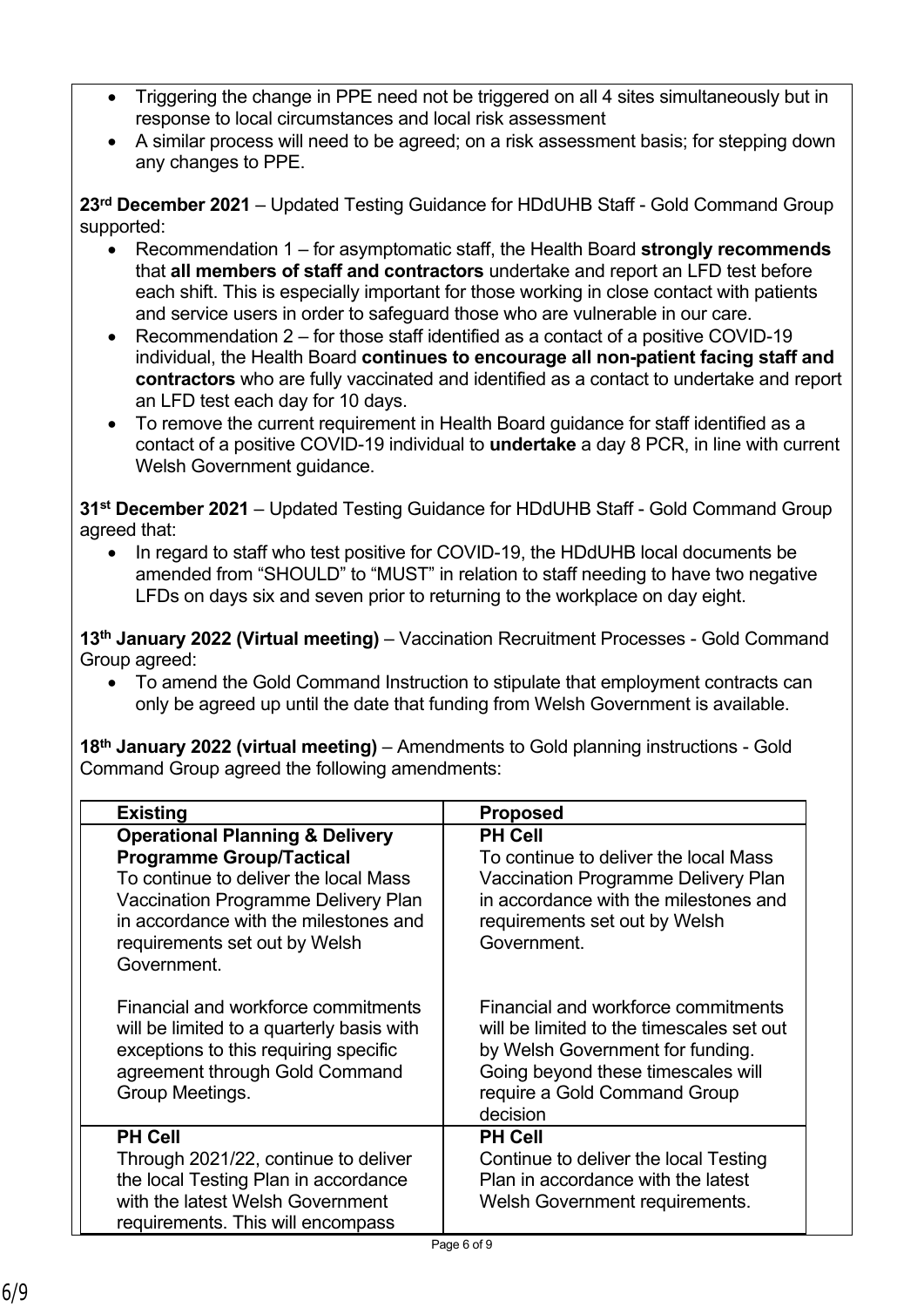| symptomatic testing, asymptomatic<br>screening and antibody testing using<br>PCR, Lateral Flow Devices and new<br>technologies which become available<br>and are mandated by Welsh<br>Government. |                                                                                                                                                                                                        |
|---------------------------------------------------------------------------------------------------------------------------------------------------------------------------------------------------|--------------------------------------------------------------------------------------------------------------------------------------------------------------------------------------------------------|
| Financial and workforce commitments<br>will be limited to a quarterly basis with<br>exceptions to this requiring specific<br>agreement through Gold Command<br>Group Meetings.                    | Financial and workforce commitments<br>will be limited to the timescales set out<br>by Welsh Government for funding.<br>Going beyond these timescales will<br>require a Gold Command Group<br>decision |

## **Gold Level Cell Updates**

The Executive Team continues to meet formally on a weekly basis to review and co-ordinate the work of the Operational Planning & Delivery Programme Group/Tactical and the Gold level Cells. At the time of writing, all Cells were reporting no issues with their latest position and projections, other than those detailed above.

The Chief Executive has reinstated weekly meetings with Independent Members to ensure the Board are fully sighted on decisions to be taken, potential impacts on local populations, the workforce, associated risks and decision making process when the local choices framework has to be enacted.

### **Update on our Recovery Plan for 2021/22**

Work continues on delivery of our Recovery Plan for 2021/22 although current and sustained service pressures have impacted the timescales for some of the 55 Planning Objectives included in our plan:

- 4 are complete
- 2 are ahead of plan
- 32 are on track
- 15 are behind
- 2 not reported in latest review period

Detailed reports have been received by the appropriate committees and are available for Board Members to assess progress. This month marks an important moment for a number of significant Planning Objectives related to the implementation of the Board's Strategy – *A Healthier Mid & West Wales* – with the Programme Business Case (PBC) being presented for Board ratification. Following this, the PBC will then be forwarded to Welsh Government to seek their support to progress the work of developing outline business cases for the various elements of our ambitious plan (POs 5C, 5D, 5E, 5F).

Work in relation to People, Culture and Organisational Development has also continued, although in some areas at a slower pace due to current service pressures. Our first Customer Services Training programme has been developed and is ready to implement when pressures ease (PO 1C). 100 Health and Wellbeing champions have, so far, been recruited across the organisation and an Eco-therapy referral pathway agreed, with staff due to commence in post in March 2022 to support its roll out (PO 1I). A new Clinical Education Manager commenced in January to support the development of our ambitious Clinical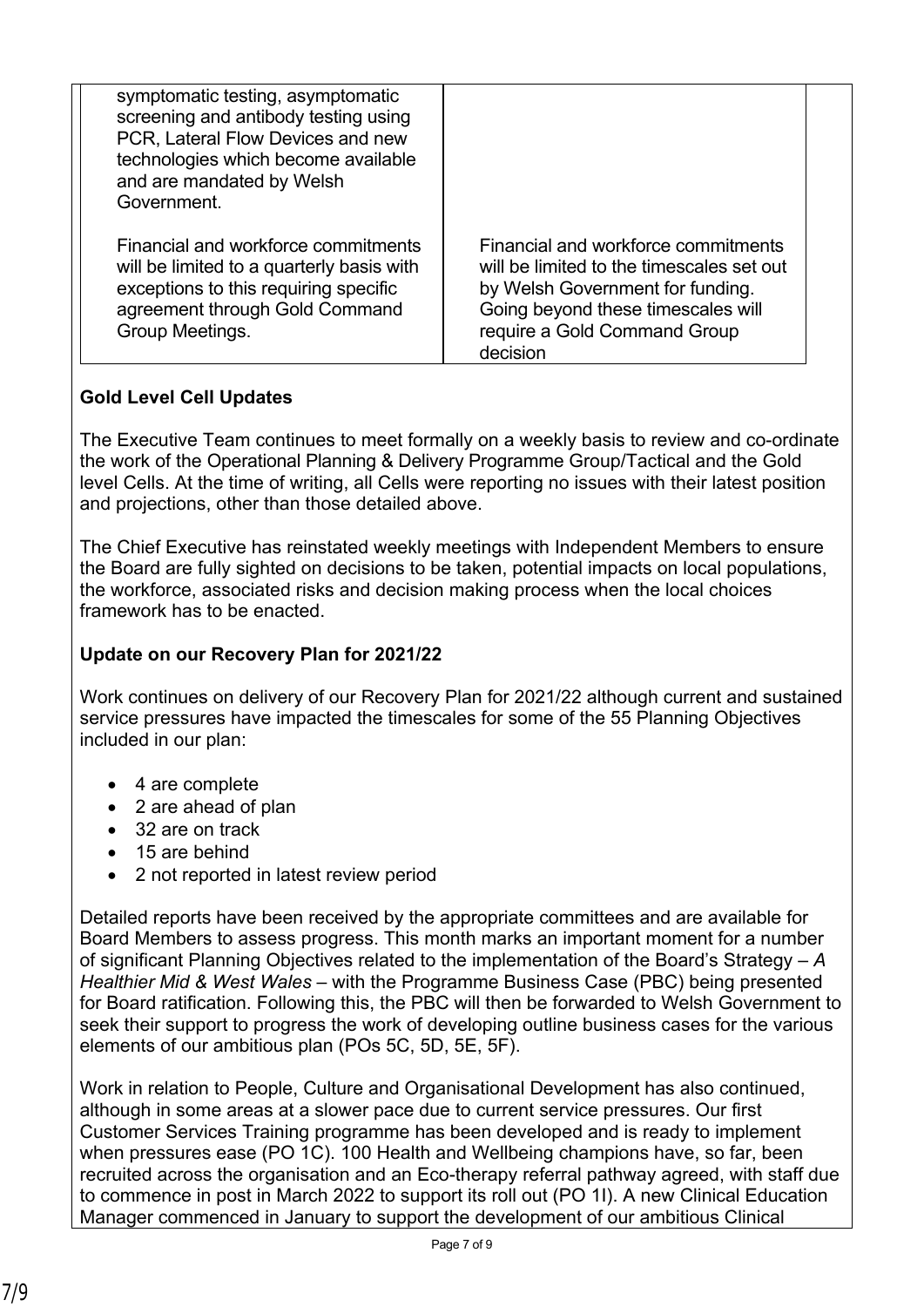Education Plan (PO 2D) and the evolution of our Command Centre into a Central Communication Hub continues, albeit at a slower pace than originally planned (PO 1B) We have also now developed a detailed financial road map, based on the extensive work previously led by the Director of Finance on understanding the underlying causes of our deficit. This road map includes making progress on the design assumptions that underpinned our clinical strategy and is being actively discussed with Welsh Government colleagues as part of the development of our Integrated Medium Term Plan (IMTP) (POs 6A, 6C 6K).

A second cohort of staff have recently completed our new education programme – *Bringing Value to Life* – embedding Value Based Healthcare thinking throughout the organisation. Subject to service pressures, a third cohort is planned to possibly include staff from Powys teaching Health Board and Betsi Cadwaladr University Health Board (PO 6E).

Where relevant, current Planning Objectives will be incorporated into the IMTP, in some cases in amended form, alongside new Planning Objectives to continue to drive us towards our long term purpose and 6 Strategic Objectives.

### **Argymhelliad / Recommendation**

The Board is asked to:

- Ratify the Gold Command Group decisions as set out above;
- Note the wider update in relation to our Annual Recovery Plan 2021/22 and on-going COVID-19 response.

| Amcanion: (rhaid cwblhau)                                                                                                                                |                                                                                                                                                                                                                                                                                                                                     |
|----------------------------------------------------------------------------------------------------------------------------------------------------------|-------------------------------------------------------------------------------------------------------------------------------------------------------------------------------------------------------------------------------------------------------------------------------------------------------------------------------------|
| Objectives: (must be completed)                                                                                                                          |                                                                                                                                                                                                                                                                                                                                     |
| Cyfeirnod Cofrestr Risg Datix a Sgôr<br>Cyfredol:<br>Datix Risk Register Reference and<br>Score:                                                         | 853 - Risk that Hywel Dda's response to COVID-19 will<br>be insufficient to manage demand (Score 5)<br>854 - Risk that Hywel Dda's Response to COVID-19<br>will be larger than required for actual demand (Score 6)<br>855 - Risk that UHB's non-covid related services and<br>support will not be given sufficient focus (Score 8) |
| Safon(au) Gofal ac lechyd:<br>Health and Care Standard(s):<br>Hyperlink to NHS Wales Health &<br><b>Care Standards</b>                                   | All Health & Care Standards Apply                                                                                                                                                                                                                                                                                                   |
| <b>Amcanion Strategol y BIP:</b><br><b>UHB Strategic Objectives:</b><br><b>Hyperlink to HDdUHB Strategic</b><br><b>Objectives</b>                        | All Strategic Objectives are applicable                                                                                                                                                                                                                                                                                             |
| <b>Amcanion Llesiant BIP:</b><br><b>UHB Well-being Objectives:</b><br><b>Hyperlink to HDdUHB Well-being</b><br><b>Objectives Annual Report 2018-2019</b> | 9. All HDdUHB Well-being Objectives apply                                                                                                                                                                                                                                                                                           |

| <b>Gwybodaeth Ychwanegol:</b><br><b>Further Information:</b> |                            |
|--------------------------------------------------------------|----------------------------|
| Ar sail tystiolaeth:<br><b>Evidence Base:</b>                | Included within the report |